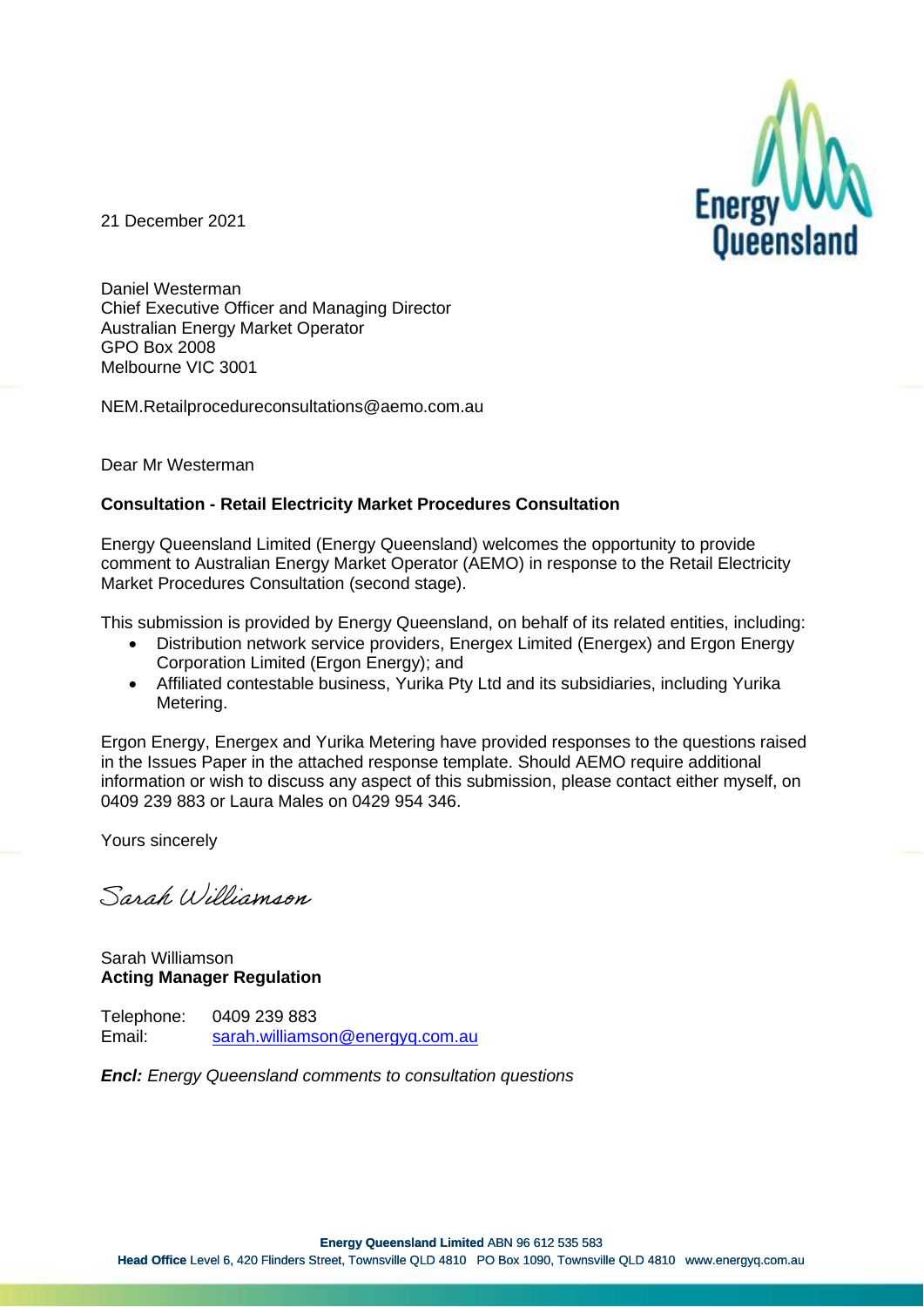RETAIL ELECTRICITY MARKET PROCEDURES October 2021 CONSULTATION

PROCEDURE CONSULTATION

# SECOND STAGE PARTICIPANT RESPONSE TEMPLATE

*Participant: Ergon Energy, Energex and Yurika Metering*

*Submission Date: 21 December 2021*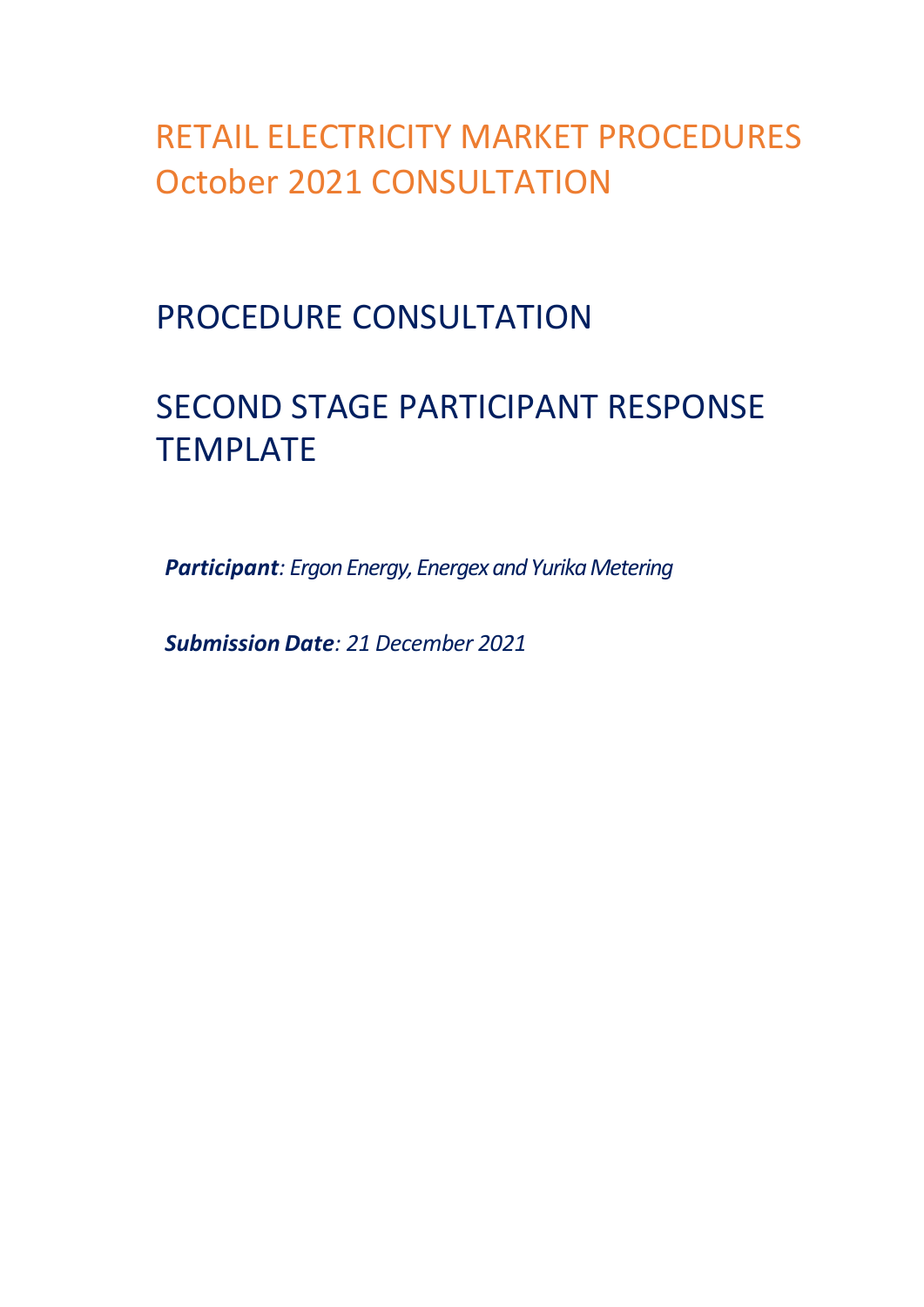#### Table of Contents

| 1. |                                                                                            |
|----|--------------------------------------------------------------------------------------------|
| 2. |                                                                                            |
| 3. |                                                                                            |
| 4. |                                                                                            |
| 5. | Metrology Procedure: Part A - National Electricity Market (Metrology Procedure: Part A) 7  |
| 6. |                                                                                            |
| 7. |                                                                                            |
| 8. | MSATS Procedures: Procedure for the Management of Wholesale, Interconnector, Generator and |
| 9. | Metrology Procedure: Part B - National Electricity Market (Metrology Procedure: Part B)9   |
|    |                                                                                            |
|    |                                                                                            |
|    | 12. Retail Electricity Market Procedures - Glossary and Framework (Glossary/Framework)9    |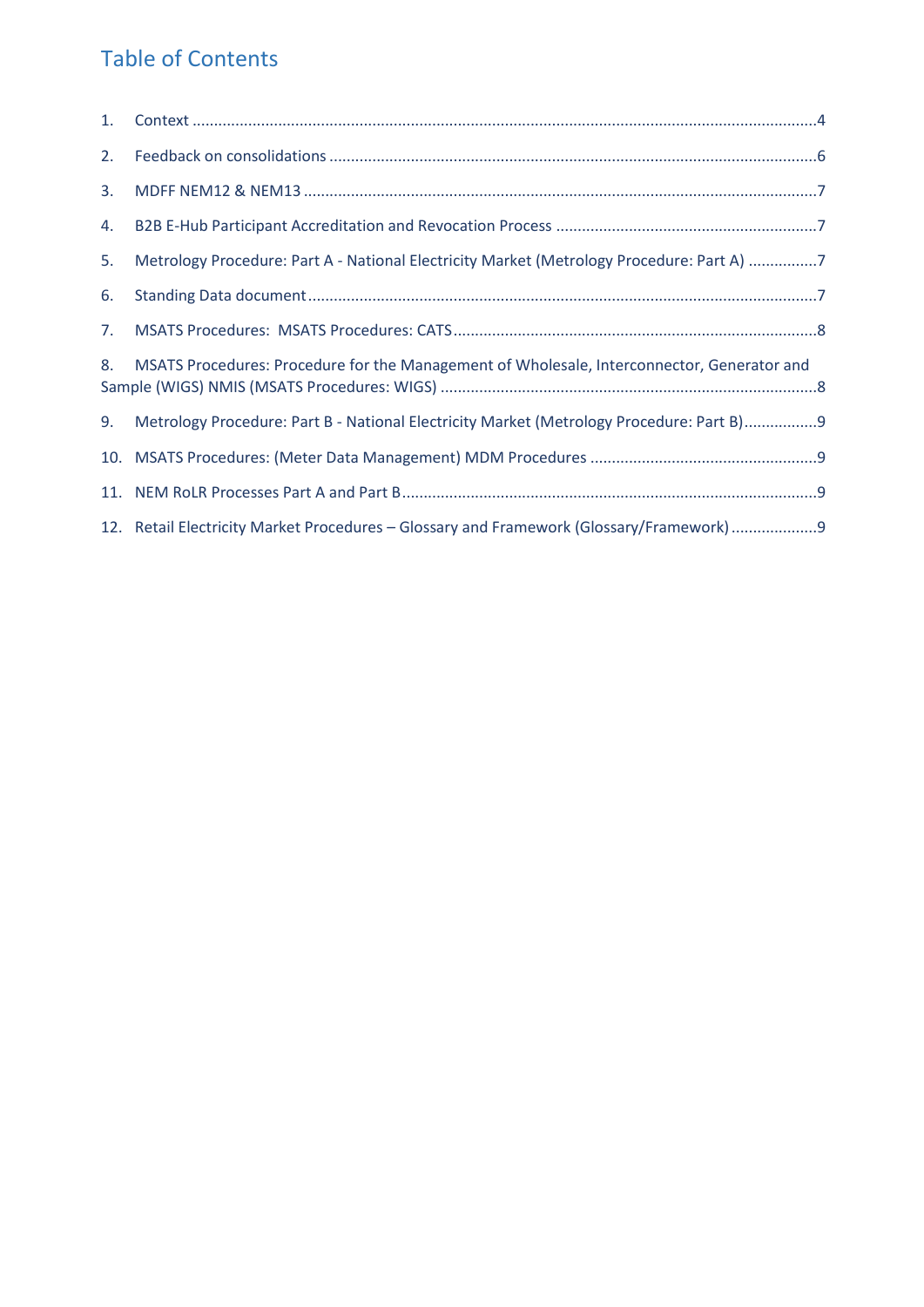#### **1. Context**

This template is to assist stakeholders in giving feedback about the changes detailed in the draft procedures associated with the Retail Electricity Market Procedures October 2021 consultation.

The changes being proposed are because of NER rule changes which have occurred requiring changes to AEMO's Retail Electricity Market Procedures and the following proposed changes by proponents and AEMO to implement recommended process improvements.

#### **2. Questions on proposed changes**

<span id="page-3-0"></span>

| <b>Heading</b>                                                                                                                                                                                                                                                                                                                                                                                                                                                                                                                                                                    | <b>Participant Comments</b>            |
|-----------------------------------------------------------------------------------------------------------------------------------------------------------------------------------------------------------------------------------------------------------------------------------------------------------------------------------------------------------------------------------------------------------------------------------------------------------------------------------------------------------------------------------------------------------------------------------|----------------------------------------|
| Does your organisation support the proposals contained in the Issues Paper? If not, please specify areas in which<br>your organisation disputes AEMO's assessment (include ICF reference number) of the proposal and include<br>information that supports your rationale why you do not support AEMO's assessment.                                                                                                                                                                                                                                                                | Energy Queensland provides no comment. |
| Are there better options to accommodate the change proposals that better achieve the required objectives? What<br>are the pros and cons of these options? How would they be implemented?                                                                                                                                                                                                                                                                                                                                                                                          | Energy Queensland provides no comment. |
| What are the main challenges in adopting these proposed changes? How should these challenges be addressed?                                                                                                                                                                                                                                                                                                                                                                                                                                                                        | Energy Queensland provides no comment. |
| Do you have any further questions or comments in relation to the proposals described above?                                                                                                                                                                                                                                                                                                                                                                                                                                                                                       | Energy Queensland provides no comment. |
| Does your organisation have any feedback / suggestions that closely relates to the scope or impacts this<br>consultation, but the nature of the feedback / suggestion warrant further investigations / discussion? If so, please<br>include your feedback / suggestions. Please note that this feedback will be reviewed by AEMO at a later date,<br>therefore will not be used for this consultation. AEMO will complete a preliminary assessment of the feedback<br>assess the feedback and it may then form part of another consultation or the annual prioritisation process. | Energy Queensland provides no comment. |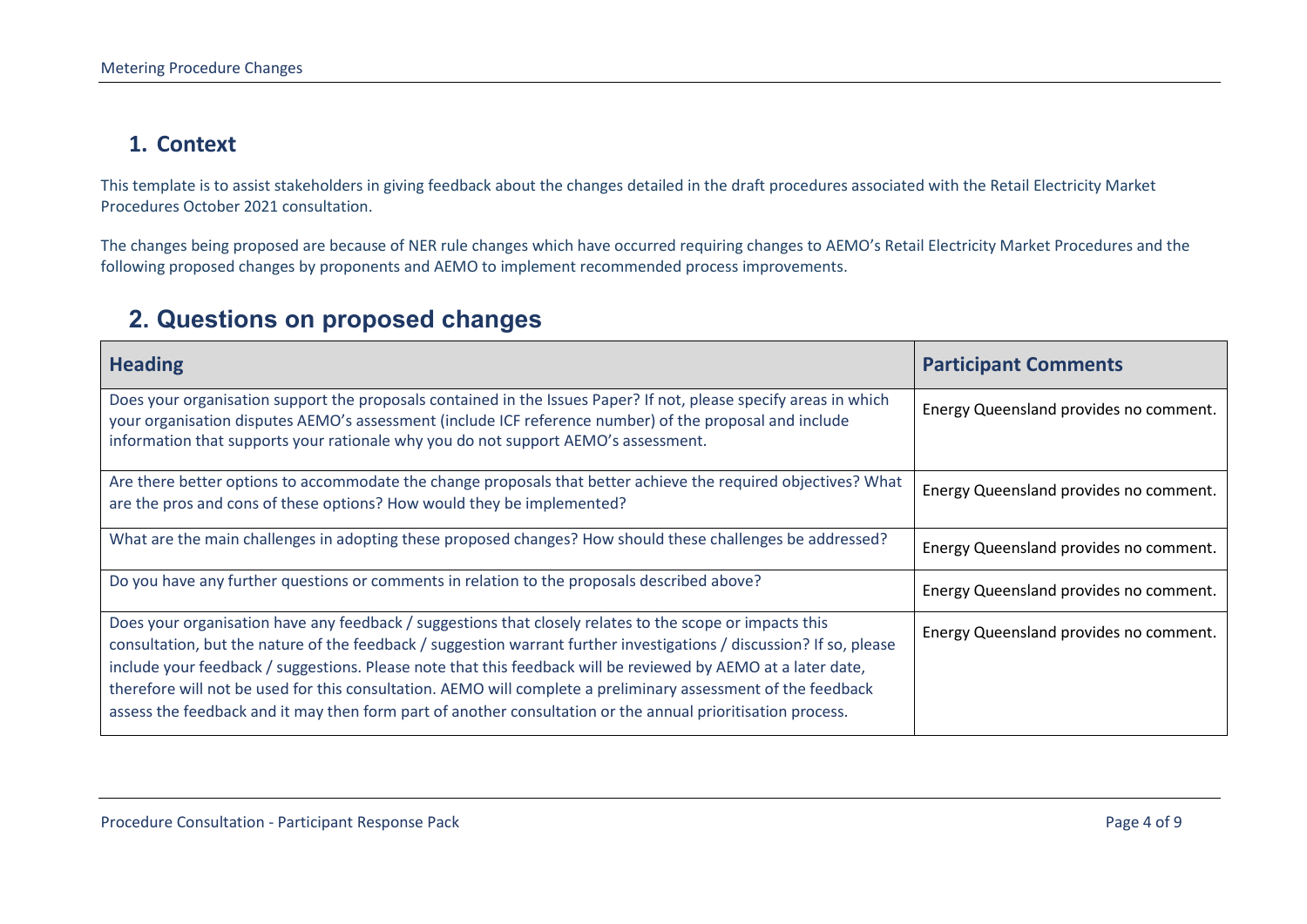## **3. Feedback on proposed amendments**

| <b>Document</b>                                                                                                                                                                                            | <b>Participant Comments</b>                                                                                                                                                                                                                                                                                                                                                                             |
|------------------------------------------------------------------------------------------------------------------------------------------------------------------------------------------------------------|---------------------------------------------------------------------------------------------------------------------------------------------------------------------------------------------------------------------------------------------------------------------------------------------------------------------------------------------------------------------------------------------------------|
| B2B E-Hub Participant Accreditation and Revocation<br>Process (CIP_045 B2B E-Hub Participant Accreditation<br><b>Procedure Clarification)</b>                                                              | Energy Queensland supports the effective date of CIP_045 being brought forward to 1 May<br>2022.                                                                                                                                                                                                                                                                                                        |
| <b>Consumer Administration and Transfer Solution (CATS)</b><br><b>Procedure Principles and Obligation (MSATS</b><br>Procedures: CATS) (CIP_050 NREG and GENERATR NMI<br>Classifications)                   | Energy Queensland supports the changes and all identified impacts are being address as part of<br>a current project within our business.                                                                                                                                                                                                                                                                |
| Meter Data File Format Specification (MDFF) NEM12 &<br>NEM13 (CIP 042 Reason Code)                                                                                                                         | Energy Queensland supports the effective date of CIP_042 being brought forward to 1 May<br>2022.                                                                                                                                                                                                                                                                                                        |
| Metrology Part A (CIP_046 Clarification of Clause 12.5,<br>CIP 048 Reference to AS60044)                                                                                                                   | Energy Queensland supports the effective date of CIO 046 being brought forward to 1 May<br>2022.                                                                                                                                                                                                                                                                                                        |
| <b>Standing Data for MSATS (Standing Data document)</b><br>(CIP_049 Controlled Load Enumerations, CIP_053 GPS<br><b>Coordinates Minimum Standard and Connection</b><br><b>Configuration Clarification)</b> | Energy Queensland supports the delay to 7 November 2022, although suggest the B2B schema<br>should be addressed to support the new Controlled Load field enumerations, as stated in the<br>AEMO MSDR Final Report - (p32) Excerpt related to Controlled Load is - 'Field to have a<br>common enumerated list for both B2B and B2M, as detailed below, Table 5.'                                         |
|                                                                                                                                                                                                            | In relation to AEMO's conclusion (section 3.7.3), the minimum decimal place requirement does<br>not appear to be reflected in Table 4 - CATS Meter Register - Browser Cross Reference within the<br>"Standing data for MSATS" document. Energy Queensland seeks clarification if the aseXML will<br>not force a 7 decimal (s2.7) and (s3.7) i.e. aseXML will accept 5 decimal, 6 decimal and 7 decimal. |
|                                                                                                                                                                                                            | Energy Queensland notes the 5-7 decimal format is correctly noted in Table 3 - CATS Meter<br>Register - Field Definitions.                                                                                                                                                                                                                                                                              |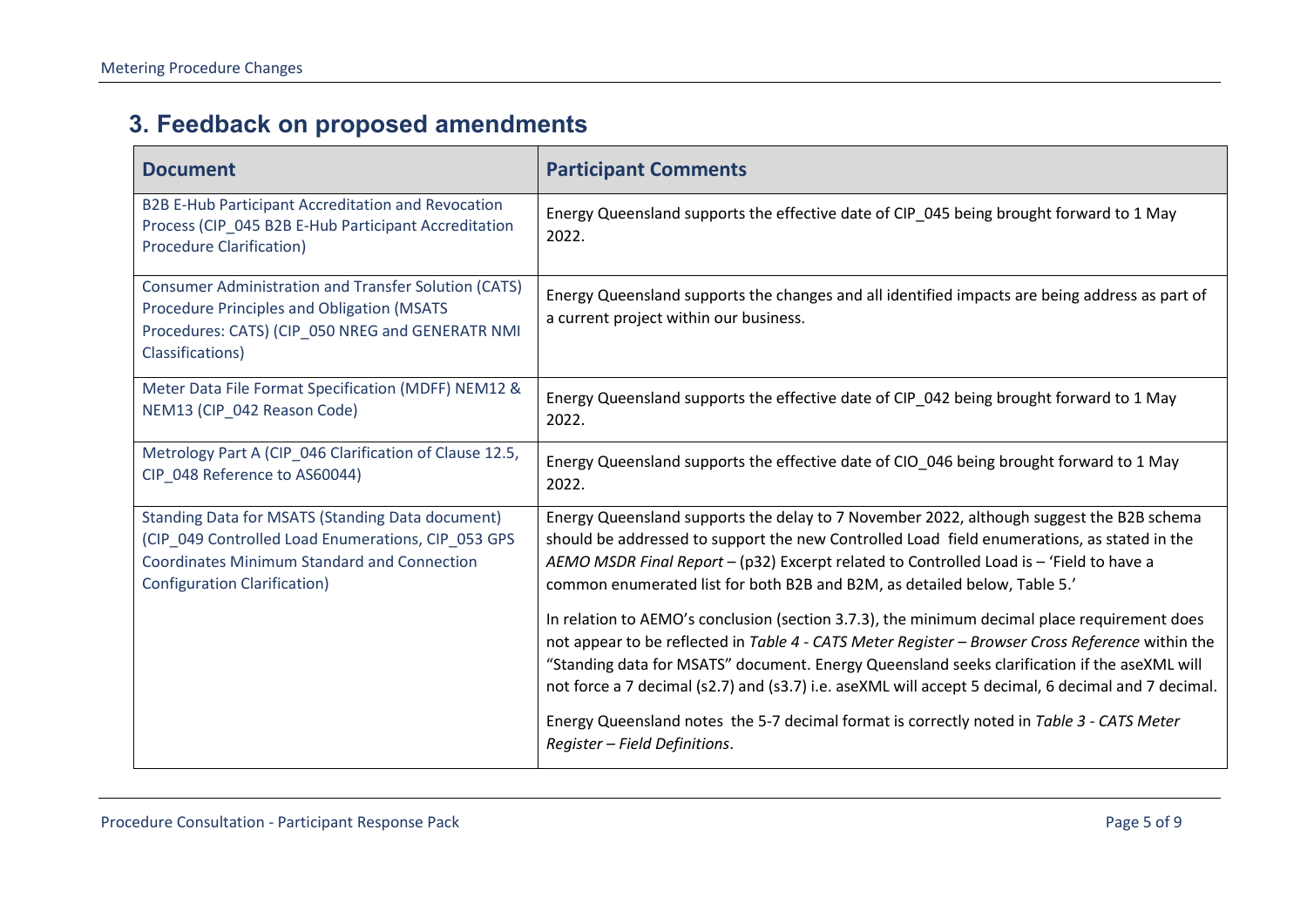| <b>Document</b> | <b>Participant Comments</b>                                                              |
|-----------------|------------------------------------------------------------------------------------------|
|                 | And further, we agree that the minimum latitude should be a negative value "-99.9999999. |

### **4. Feedback on consolidations**

<span id="page-5-0"></span>

| <b>Document</b>                         | <b>Version(s)</b> | <b>Clause</b> | <b>Participant Comments</b>            |
|-----------------------------------------|-------------------|---------------|----------------------------------------|
| <b>CATS</b>                             |                   |               | Energy Queensland provides no comment. |
| <b>WIGS</b>                             |                   |               | Energy Queensland provides no comment. |
| <b>Metrology Part A</b>                 |                   |               | Energy Queensland provides no comment. |
| Metrology Part B                        |                   |               | Energy Queensland provides no comment. |
| <b>MSATS Procedures: MDM Procedures</b> |                   |               | Energy Queensland provides no comment. |
| NEM RoLR Processes Part A and Part B    |                   |               | Energy Queensland provides no comment. |
| (Glossary and Framework                 |                   |               | Energy Queensland provides no comment. |
| <b>Standing Data document</b>           |                   |               | Energy Queensland provides no comment. |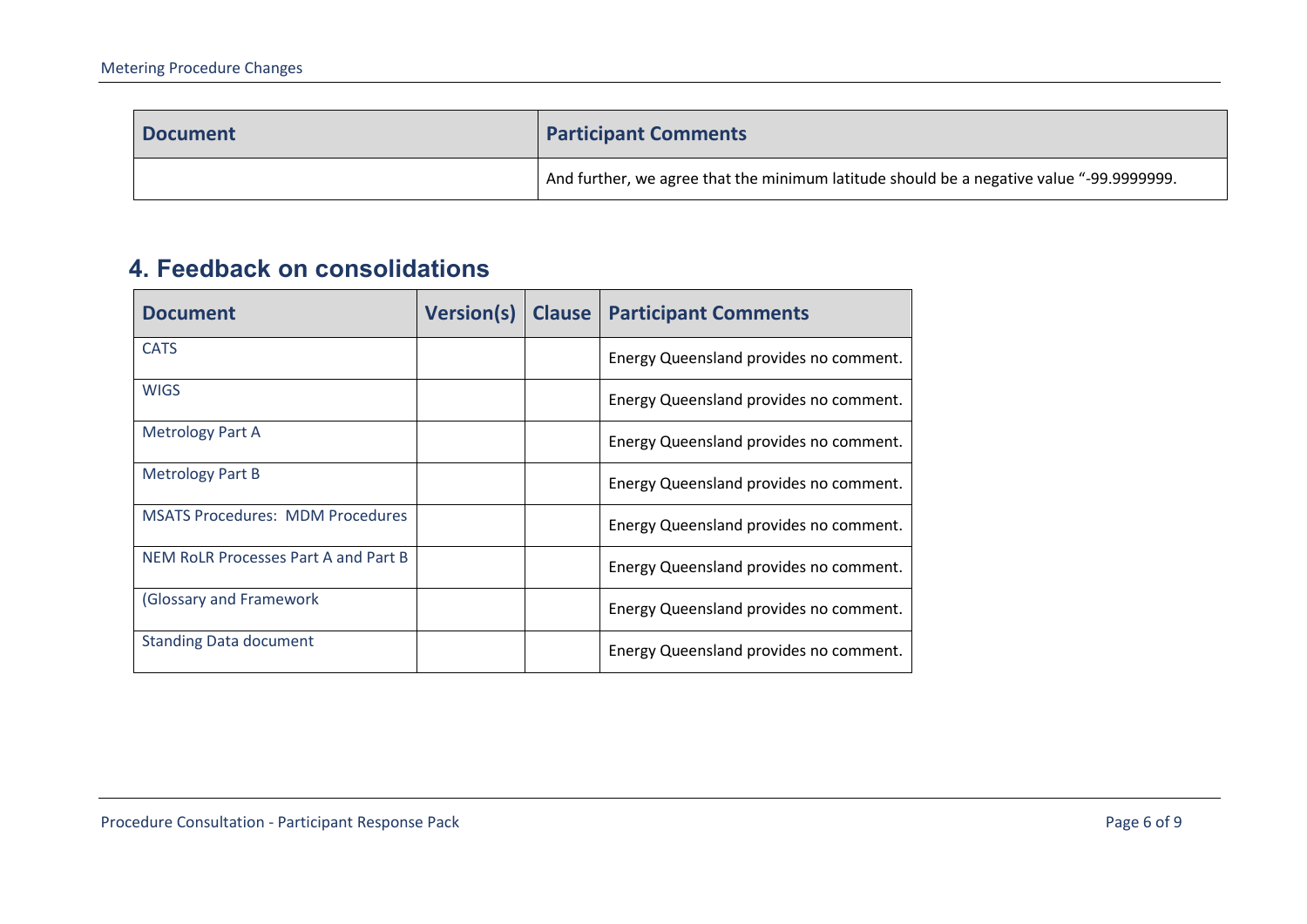#### **5. MDFF NEM12 & NEM13**

| Section   Description | <b>Participant Comments</b>            |
|-----------------------|----------------------------------------|
|                       | Energy Queensland provides no comment. |

#### **6. B2B E-Hub Participant Accreditation and Revocation Process**

| <b>Section</b> | <b>Description</b> | <b>Participant Comments</b>                         |
|----------------|--------------------|-----------------------------------------------------|
|                |                    | <sup>1</sup> Energy Queensland provides no comment. |

#### **7. Metrology Procedure: Part A - National Electricity Market (Metrology Procedure: Part A)**

| Section   Description | <b>Participant Comments</b>            |
|-----------------------|----------------------------------------|
|                       | Energy Queensland provides no comment. |

#### <span id="page-6-0"></span>**8. Standing Data document**

<span id="page-6-3"></span><span id="page-6-2"></span><span id="page-6-1"></span>

| <b>Section</b> | <b>Description</b>                                   | <b>Participant Comments</b>                                                                                                                                                                                                                                                                                                                    |
|----------------|------------------------------------------------------|------------------------------------------------------------------------------------------------------------------------------------------------------------------------------------------------------------------------------------------------------------------------------------------------------------------------------------------------|
| 11<br>Table 30 | No alignment with NOMW for Controlled Load<br>values | Energy Queensland notes the three new Controlled Load values (CIP 049) of<br>YES, NO and EXT in MSATS Standing Data, do not align with the allowable values<br>("Yes" or "No") in the NOMW-OWN for the Controlled Load field. Energy<br>queensland seeks clarity as to whether there are plans to update the NOMW to<br>align with the market. |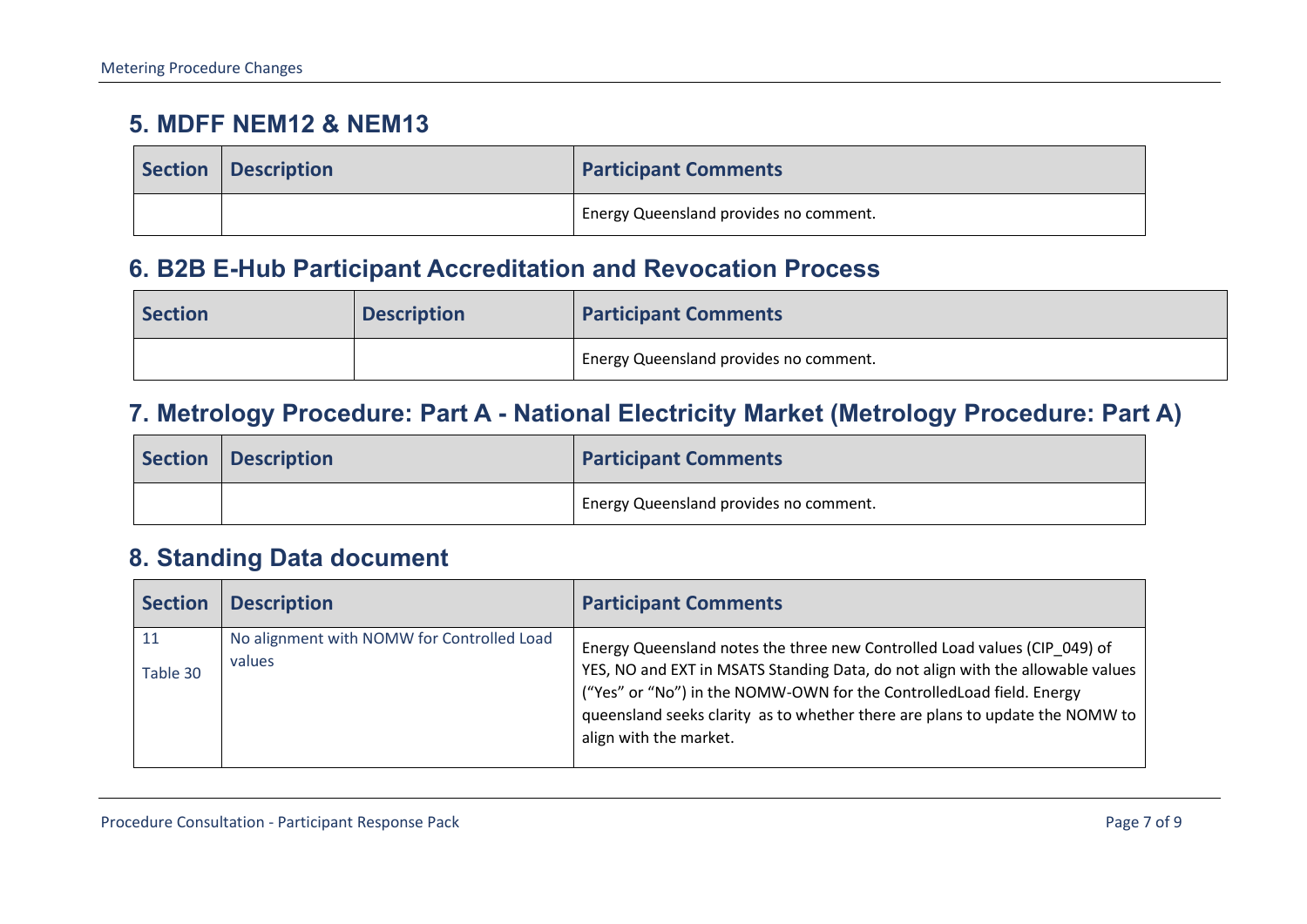| <b>Section</b> | <b>Description</b>                | <b>Participant Comments</b>                                                                                                                                                                                                                                                                                                                                                                                                                                        |
|----------------|-----------------------------------|--------------------------------------------------------------------------------------------------------------------------------------------------------------------------------------------------------------------------------------------------------------------------------------------------------------------------------------------------------------------------------------------------------------------------------------------------------------------|
| 4.1<br>Table 3 | <b>GPS Co-Ordinate validation</b> | Regarding the GPS co-ordinates (CIP_053), Energy Queensland notes will there<br>be a validation that will not allow a lower number of decimal to over-ride a<br>higher number of decimal (eg. 5 or 6 decimals vs 7 decimals) but always allow<br>higher decimals to override lower or the same number of decimals (eg. 7)<br>decimals vs 5 or 6 decimals). We suggest the lower the granularity (that is<br>higher number of decimals) should always be preferred. |

#### **9. MSATS Procedures: MSATS Procedures: CATS**

| Section   Description | <b>Participant Comments</b>                         |
|-----------------------|-----------------------------------------------------|
|                       | <sup>1</sup> Energy Queensland provides no comment. |

#### **10. MSATS Procedures: Procedure for the Management of Wholesale, Interconnector, Generator and Sample (WIGS) NMIS (MSATS Procedures: WIGS)**

<span id="page-7-1"></span><span id="page-7-0"></span>

| Section | <b>Description</b> | <b>Participant Comments</b>            |
|---------|--------------------|----------------------------------------|
|         |                    | Energy Queensland provides no comment. |